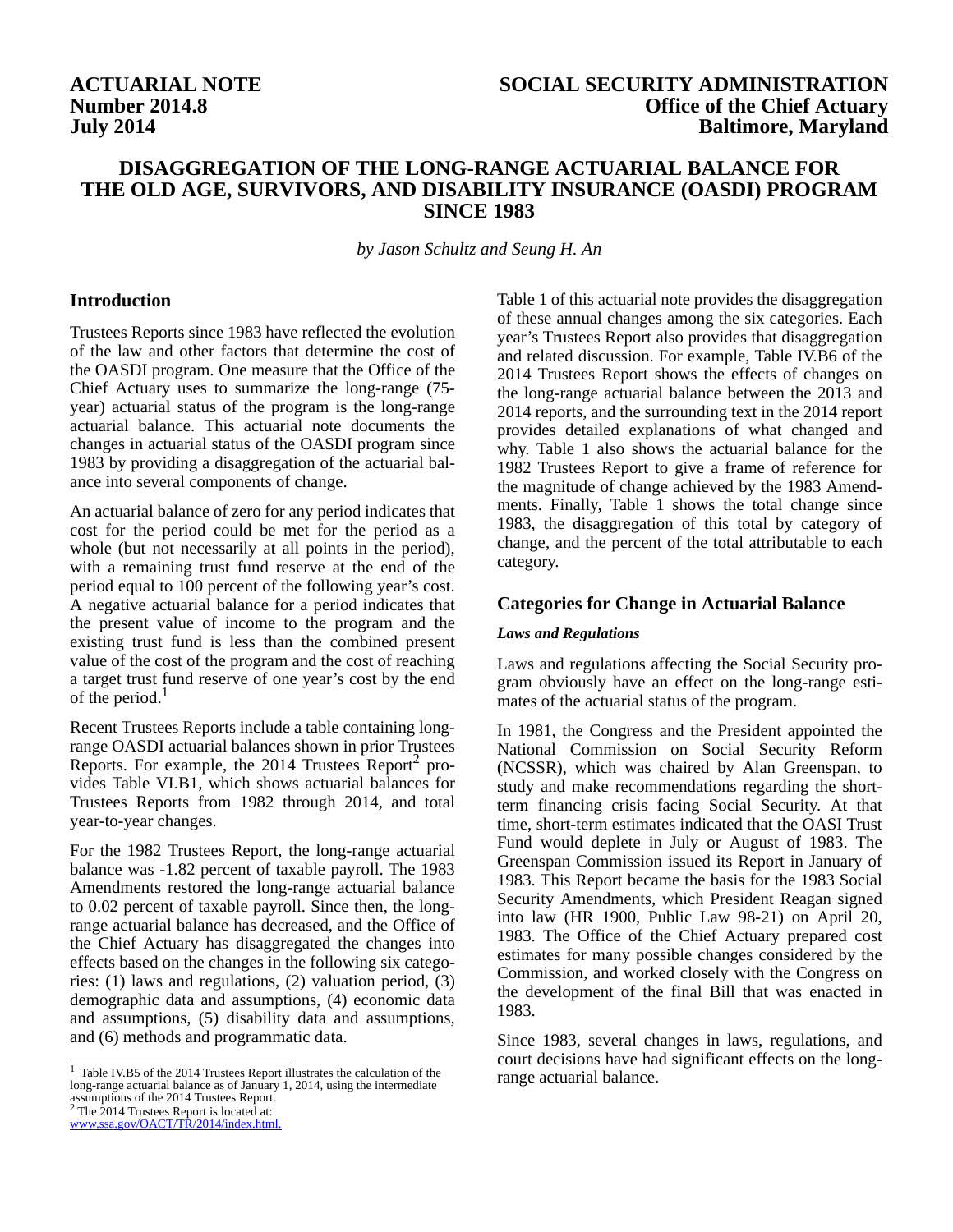#### *Valuation Period*

If all assumptions, methods, starting values, and the law had remained unchanged from the prior Trustees Report, the long-range actuarial balance would still have decreased from one year to the next after 1983. The decrease primarily results from including the relatively large negative annual deficit (difference between the cost of paying scheduled benefits and non-interest income) for the ending year of the new period.

#### *Demographic Data and Assumptions*

This category for change includes any changes in ultimate demographic assumptions (for example, fertility rates, mortality rates, and net immigration/emigration), any changes in historical values, any updates to starting values and, if applicable, their effect on the transition to ultimate levels.

## *Economic Data and Assumptions*

This category for change includes any changes in ultimate economic assumptions (for example, the real-wage differential, and the annual rates of change in CPI, total employment, real GDP, and average annual wage in covered employment), as well as any changes in nearterm economic assumptions. In addition, this category includes any updates to starting values and, if applicable, their effect on the transition to ultimate levels.

### *Disability Data and Assumptions*

This category for change includes changes to ultimate disability incidence or termination rates from the prior report. In addition, this category includes any updates to historical disability experience and starting levels of beneficiaries and, if applicable, their effect on the transition to ultimate levels.

### *Methods and Programmatic Data*

This category for change includes any enhancements to models used by the Office of the Chief Actuary for making its estimates, including demographic models (for example, immigration models), economic models (for example, models of labor force participation), and other actuarial models (for example, models used to project the population insured for and receiving benefits). In addition, this category includes new programmatic data, including any updates or changes to data relevant to the program in the near term (for example, updating the historical beneficiary sample used to project benefit levels for workers newly entitled in the future).